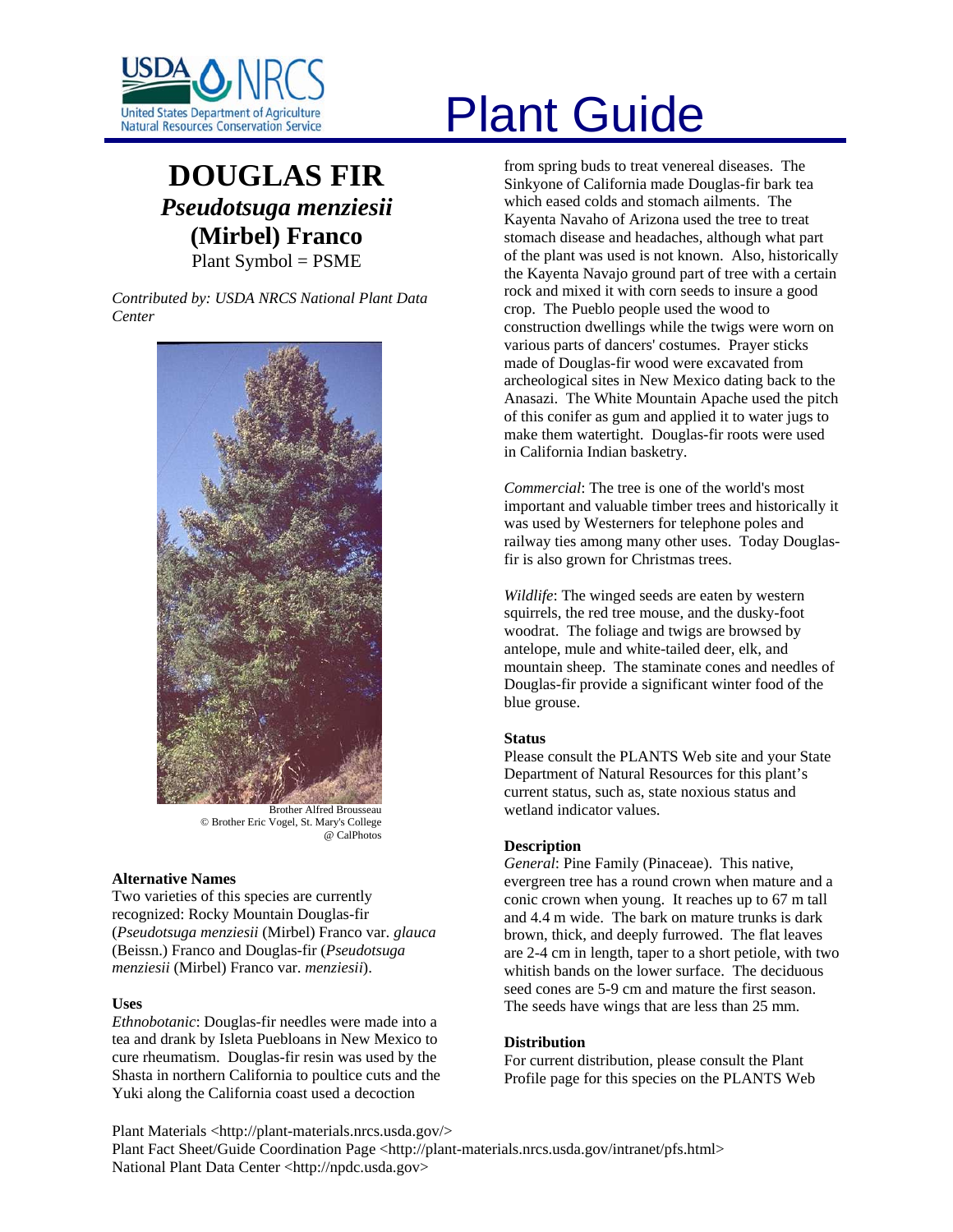site. This tree is common in the northern and central parts of Arizona, southward to northern Mexico, and eastward to western Texas. Douglas-fir is also widespread in mixed evergreen and mixed conifer forests in California below 2200 m. It is found in the Klamath Ranges, the outer North Coast Ranges, high Cascade Range, high Sierra Nevada, San Francisco Bay Area, Central Coast, outer South Coast Ranges, and northward to British Columbia.

#### **Establishment**

*Adaptation*: Douglas-fir needs excellent drainage. In the higher elevations of the West that receive snow and in the lower foothills that have moderately cold winters and hot summers, Douglas-fir requires moderate summer watering, generally 1-4 times per month depending upon the absorption rate and water retention capacity of the soil. It does best in full or part-shade and may tolerate morning and winter sun in ocean-influenced areas of northern and central California.



Charles Webber © California Academy of Sciences @CalPhotos

If establishing the tree by seed, remove the seeds from the cones, gently rub the wings off, and soak them in water for 24 hours, drain them, and thoroughly surface-dry them. Put them in a plastic bag, without any medium, seal the bag and place them in refrigerated conditions until their chilling treatment begins. Allow three times the air space as seed space in the bag. It is best to sow the seeds in late February to early March. Expose the seeds to a chilling treatment of at least four weeks prior to sowing. After cold stratification, plant the seeds in a well-drained coarse potting mix in leach tubes that

are narrow but deep with two seeds per tube. These containers should allow roots to reach the air and stop growing and be at least 6 inches deep. Fertilize the containers with a starter formulation of fertilizer with low or zero nitrogen. These containers can be kept in a greenhouse for the first 4 to 6 weeks, receiving 70 degree temperatures during the day. Keep the surface of the soil moist during the germination phase. Next, after the first set of cotyledons, water the plants with a deep, thorough soaking and let the plants dry in between watering. Thin the plants down to one per container and move the pots into a shade-house with 30 percent shade after 4 to 6 weeks. Protect the plants from wind and wildlife. During the main summer growing season use a balanced fertilizer applied to each container. At the end of the growing season, use a finisher formulation of fertilizer. Plant the plants in the ground outside in the late winter or early spring in moist soil. Conduct supplemental hand watering or irrigation if the rains are insufficient. Clear weeds in a 3 feet by 3 feet area around the plants to encourage better survival and growth rate. Make sure a protective barrier is placed around the conifers such as Vexar tubing to shield them from jack rabbits, deer, and other wildlife that may feed on the leaves, stems, and roots.

### **Cultivars, Improved and Selected Materials (and area of origin)**

Available from most nurseries specializing in native plants within its range. Contact your local Natural Resources Conservation Service (formerly Soil Conservation Service) office for more information. Look in the phone book under "United States Government." The Natural Resources Conservation Service will be listed under the subheading "Department of Agriculture."

#### **References**

Dunmire, W.W. & G.D. Tierney 1995. *Wild plants of the Pueblo Province exploring ancient and enduring uses*. Museum of New Mexico Press, Santa Fe, New Mexico.

CalPhotos 2000. *Pseudotsuga menziesii*. <http://elib.cs.berkeley.edu/cgi/img\_query?seq\_num =11920&one=T> Version: 000229. CalFlora, Berkeley, California.

Griffin, J.R. 1993. *Pinaceae*. Pages 115-121 IN: The Jepson Manual: Higher plants of California*. J.C. Hickman* (ed.)*.* University of California Press, Berkeley.

Hermann, R.K. & D.P. Lavender 1990*. Pseudotsuga menziesii (Mirb.) Franco Douglas-Fir.* Pages 527